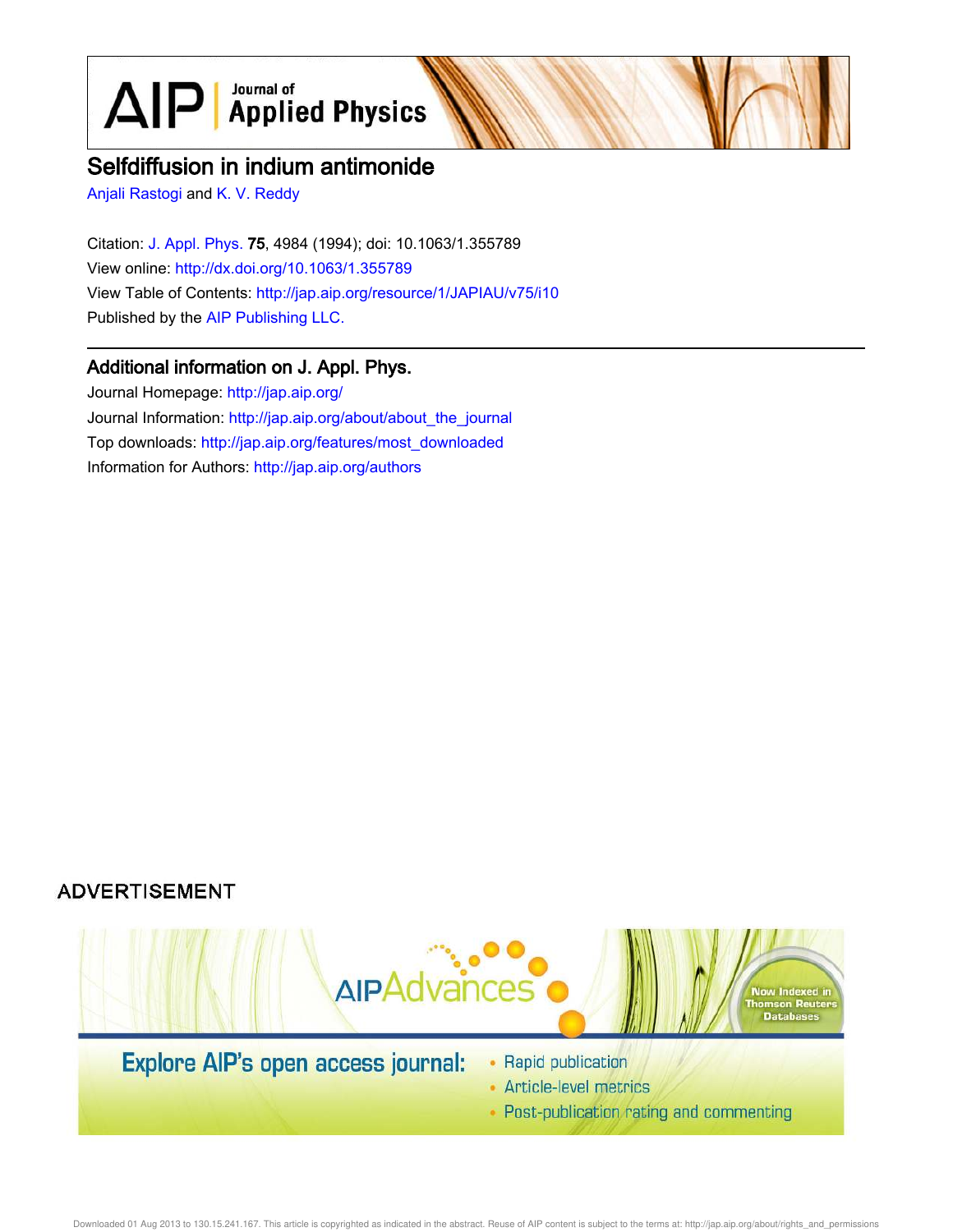## Self-diffusion in indium antimonide

Anjali Rastogi and K. V. Reddy

Department of Physics, Indian Institute of Technology, Madras, Madras 600 036, India

(Received 1 October 1993; accepted for publication 28 January 1994)

In the present paper indium and antimony self-diffusion was studied in the temperature range 400-500 "C in single crystals of indium antimonide. The crystals were grown by the Bridgman technique. The radioactive tracer diffusion method was employed using  $In^{114m}$  and Sb<sup>125</sup> isotopes. Anodic oxidation technique was developed and used for serial sectioning. The penetration profiles were fitted to the error function solution of diffusion equations. For indium self-diffusion, the activation energy and pre-exponential factor were found to be 1.45 eV and  $6.0\times10^{-7}$  cm<sup>2</sup>/s, respectively, while for antimony diffusion the activation energy was obtained as 1.91 eV with a pre-exponential factor of  $5.35 \times 10^{-4}$  cm<sup>2</sup>/s. The results were compared with the earlier experimental studies and theoretical calculations. The migration enthalpies of indium and antimony atoms are estimated to be 0.66 and 0.70 eV, respectively. The corresponding formation enthalpies are 0.79 eV for In vacancy and 1.21 eV for Sb vacancy formation.

### I. INTRODUCTION

The development of numerous semiconductor devices for various applications requires semiconductor materials of varied band-gap energies. A complete understanding of electrical and mass transport properties is essential for the design, fabrication, and reliable operation of any device made using these materials. Although Si and GaAs are the two materials which are extensively used, one of the III-V compounds InSb is also an important material which finds application in Hall probes and IR detectors. One of the major drawbacks with III-V compound semiconductors is the degradation due to the loss of the group V element during device fabrication and usage. Mass transport, by self-diffusion and dopant ion transport, takes place due to the point defects present in the crystal. In a recent review Gosele and Tan' emphasized the need for reliable experimental data to understand the self-diffusion and some anomalous diffusion in III-V compounds. An important question raised in the review is about self-diffusion coefficients being of the same order of magnitude for group III and group V elements in intrinsic GaAs. It will be interesting to examine if the same holds true in the other III-V compounds also.

The experimental data on self-diffusion in III-V compounds are reviewed by Sharma.<sup>2</sup> It appears that the activation energies for group V elements are generally higher than that for group III elements in these compounds. In the case of InSb the activation energies for self-diffusion of In and Sb reported by different workers $3-5$  vary so much that it is difficult to choose definite values. Even the theoretical reports<sup>6-8</sup> are not assertive about their calculations in view of the multitude of point defects present in these crystals. Another factor, which influences self-diffusion, particularly in InSb is the presence of a large dislocation density compared to other III-V compounds.'

Self-diffusion coefficients are generally determined using radioactive tracers. The accuracy of the estimated values of the diffusion coefficients depends to a large extent on the method employed for sectioning the diffused samples. In the present work we measured the self-diffusion coefficients of In and Sb in InSb single crystals, using radioactive tracers and anodic oxidation sectioning method. In analyzing the concentration profiles, the contribution due to the presence of dislocation is subtracted and the values of the self-diffusion coefficients are determined. The possible mechanism of mass transport is also discussed.

#### II. EXPERlMENTAL DETAILS

Indium antimonide crystals used in the present study were grown by vertical Bridgman method. The roomtemperature carrier concentration of the crystals was of the order of  $10^{14}$  cm<sup>-3</sup>. High-purity (5 N) indium and antimony were used for the crystal growth. From the ingot 12-mmdiam and 2-mm-thick slices were cut. These were lapped on fine grade polishing paper and were further polished using diamond paste of grain sizes starting from 15 down to 0.25  $\mu$ m till a highly reflecting mirror-like surface resulted. Samples were cleaned in trichloroethylene, acetone, dilute HF, and de-ionized water sequentially. It .was followed by chemical polishing using a  $HF: HNO<sub>3</sub>: H<sub>2</sub>O$  solution in 2:1:3 ratio. The samples were finally cleaned with de-ionized water and dried under a jet of argon gas.

Radioactive isotopes  $In^{114m}$  (half life 49.5 days) and  $Sb^{125}$  (half life 2.7 years) were used for self-diffusion study. Isotopes were supplied by Bhabha Atomic Research Centre, Bombay. A thin layer of the isotope was electroplated on the samples. The electrolytes used for this purpose were

- for In:  $In^{114m}Cl_3 + HCl + H_2O$ ,
- for Sb:  $Sb^{125}Cl_3 + HCl + H_2O$ .

The thickness of the overlayer was less than a monolayer for Sb and nearly 70  $\AA$  for In isotopes. The absolute surface activity for In samples was 20 000 counts/min and that for antimony 6000 counts/min as compared to the background activity of 15 counts/min. The samples were placed with their active surface covered by a clean oxidized silicon wafer of the same size and were wrapped in aluminum foil in order to avoid the evaporation losses. (Some of the diffusion runs were done in high-purity argon gas flow but the surface lost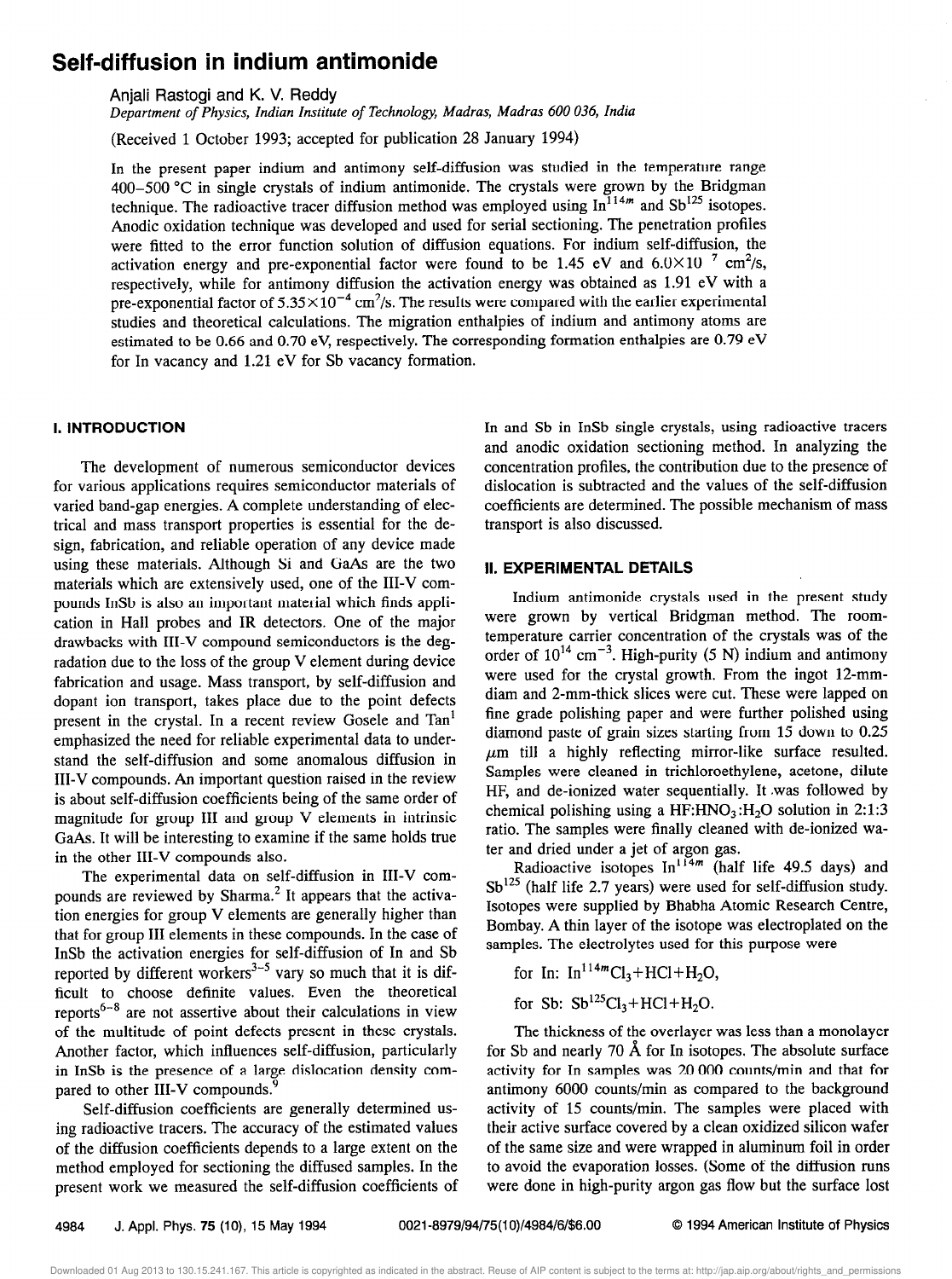its initial luster and was not useful for further studies.) The samples were then placed in an evacuated quartz cell which was flushed several times with hydrogen gas. It was finally evacuated to a vacuum of  $10^{-5}$  Torr and partially filled with hydrogen gas such that, at annealing temperatures, the pressure inside the cell was less than one atmosphere. The temperature of the furnace was controlled using a PID controller to  $\pm 0.1$  °C and it was measured using a chromel-alumel thermocouple placed very close to the sample. Diffusion annealing was done for 24-45 h for indium diffusion runs and for 24-72 h for antimony diffusion runs. The temperature range studied was 400-500 "C. After diffusion the samples were still highly reflecting and no surface damage was observed when viewed by optical microscope under the magnification of 1000X (model Leitz LABORLUX 12 ME). However, above 500 °C the samples were found to be plastically deformed. After diffusion, the sides of the samples were ground off in order to remove any activity present due to surface migration. Samples were then cleaned and used for sectioning.

Electrochemical sectioning (anodic oxidation) is preferred to grinding as it enables one to remove material of desired thickness exactly parallel to the surface, and it causes least surface damage. The electrolyte used was prepared by taking a 3.5% solution of tartaric acid buffered with ammonia solution to  $pH=6.0$ . It was mixed with ethylene glycol in 1:3 volume ratio.<sup>10</sup> A platinum foil was used as counter electrode. Anodic oxidation was done under constant current conditions and oxide thickness was measured using ellipsometry. A calibration curve giving the oxide thickness as a function of final voltage was prepared and used to estimate the thickness of the material removed during serial sectioning.<sup>11</sup> A constant current of about 3 mA/cm<sup>2</sup> was passed during the growth of the oxide layer. The final voltage ranged from 6 to 9 V oxidizing  $100-150$  Å thickness layers of InSb. A 100- $\AA$ -thick oxide layer is equivalent to a 89- $\AA$ thick layer of InSb.

Near the surface  $100 - \text{\AA}$ -thick layers and in deeper regions 150-Å-thick layers were removed. Nearly  $25-30$  oxidations were done till the radioactivity of the sections reached almost the background activity. Each time the oxide layer was etched out by one or two drops of dilute HF and the solution was collected on a plastic plate. One drop of the KOH solution was added to it for neutralization. These sections were then dried under a lamp.

A GM counter (Nucleonix model GC 601) was used to count the radioactivity present in each section. Counting was done for at least 20 min to reduce errors of statistical fluctuations. The radioactivity  $C$ , measured in each section removed, is proportional to the concentration of the diffusant. The relative concentration of the diffusant at different depths  $C/C_0$ , where  $C_0$  is the radioactivity in the first layer removed, is plotted as a function of the distance  $(x)$  of the layer from the surface to obtain the penetration profiles.

#### 111. RESULTS

Indium and antimony self-diffusion studies were carried out in the temperature range 400-500 "C. The full penetration profiles for indium diffusion are shown in Fig. 1 and



FIG. 1. Representative plots of relative concentration vs penetration depth for indium self-diffusion.

those for antimony in Fig. 2. For the sake of clarity only three profiles are plotted in each case. Figure 3 shows  $\log C/C_0$  vs x plot for one of the representative diffusion profiles. It may be noticed that in the deeper region a straight line behavior can be seen which is characteristic of the presence of dislocations.<sup>12</sup> Some of the annealed samples were etched using the etchant  $9HNO<sub>3</sub>:5HF: 1CH<sub>3</sub>COOH:10H<sub>2</sub>O$ for 10-15 s. The presence of dislocations, of the order of



FIG. 2. Representative plots of relative concentration vs penetration depth for antimony self-diffusion.

#### J. Appl. Phys., Vol. 75, No. 10, 15 May 1994 A. Rastogi and K. V. Reddy

#### 4985

Downloaded 01 Aug 2013 to 130.15.241.167. This article is copyrighted as indicated in the abstract. Reuse of AIP content is subject to the terms at: http://jap.aip.org/about/rights\_and\_permissions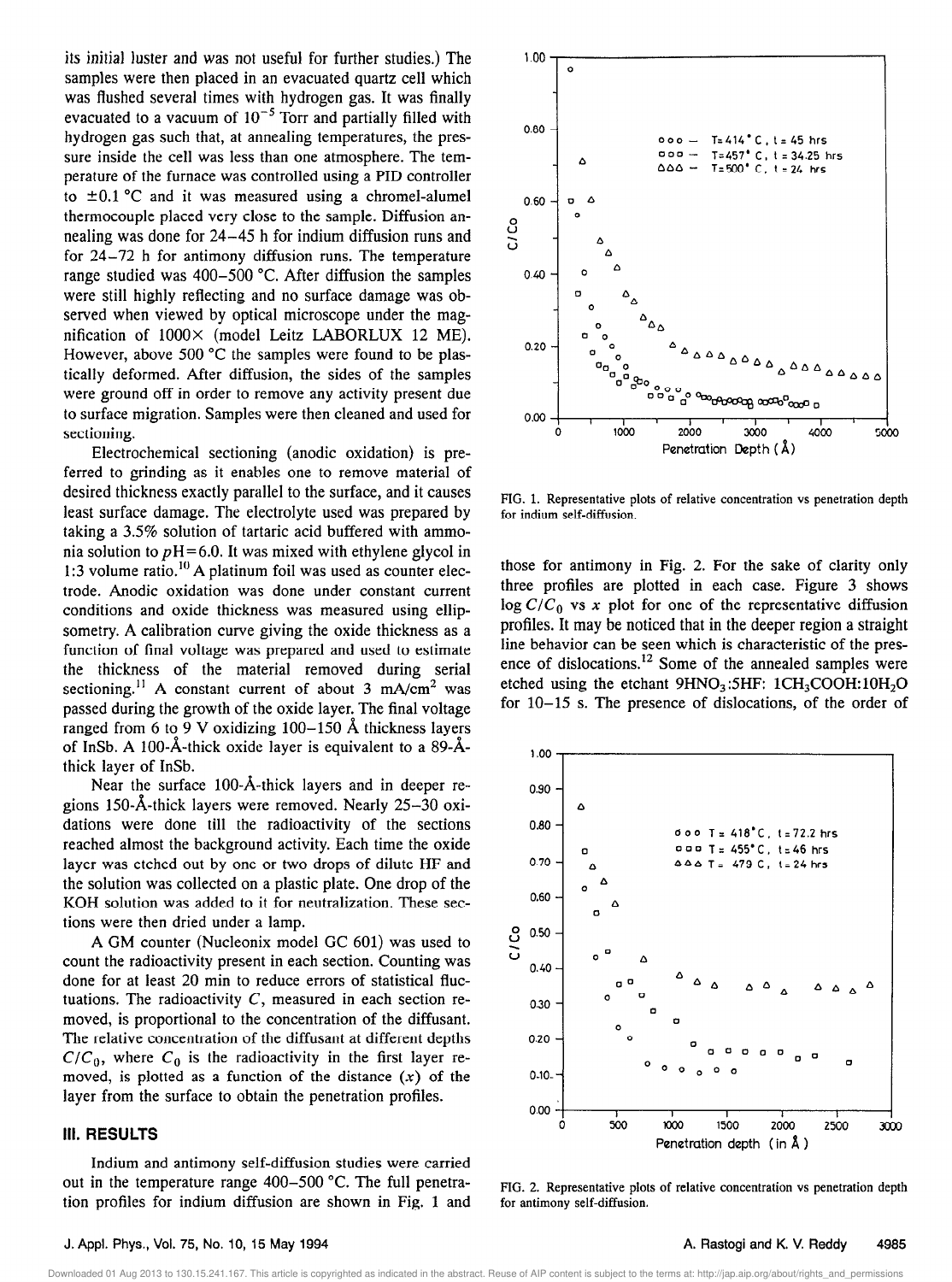

FIG. 3. Relative concentration vs penetration depth for indium diffusion at 457 "C and annealing time 34.25 h. The straight line region represents the dislocation contribution to migration of indium.

 $10^2 - 10^3$  cm<sup>-2</sup>, was observed. The actual concentration of dislocations may be larger since all of them are not revealed during preferential etching. The contribution from the dislocations was subtracted from the original curve by extrapolating the straight line to the surface region and subtracting the extrapolated concentration from the measured concentrations. The difference was again plotted as relative activity versus  $x$  plots. The corrected profiles in both the cases of indium as well as antimony self-diffusion were fitted to a complementary error function even though the thickness of the  $125Sb$  isotope deposited was less than a monolayer. Le Claire and Rabinovitch<sup>13</sup> showed that even for the case of sufficiently thin source, depending on the solubility of the diffusant, time of annealing, and the temperature, the resulting profile follows either a Gaussian or an error function. Our data showed a better fit using error function rather than a Gaussian solution. The concentration of diffusant at any distance x from the surface, at time  $t$  is given by the equation $14$ 

$$
C(x,t) = C_0 \text{ erfc}(x/2\sqrt{Dt}),\tag{1}
$$

where  $C_0$  is the concentration of the tracer on the surface, which remains nearly constant, and  $D$  is the diffusion coefficient. The error function fits for few temperatures are shown in Fig. 4 and Fig. 5 for In and Sb diffusion, respectively.

The experimental  $D$  values obtained from the leastsquares fit of the corrected profiles at various temperatures studied for indium diffusion are listed in Table I. The Arrhenius plot (Fig. 6) for indium self-diffusion in InSb could be fitted to a single straight line given by

$$
D(\text{cm}^2/\text{s}) = 6.0 \times 10^{-7} \text{ exp}[-(1.45 \pm 0.09) \text{ eV}/kT]. \quad (2)
$$



FIG. 4. Indium penetration profiles after subtracting the contribution due to dislocations. Solid lines represent the error function fit.

The diffusion coefficient values for antimony selfdiffusion are listed in Table II. These values are slightly lower than the indium diffusion coefficients at the same temperature. The Arrhenius plot of Sb diffusion is also shown in Fig. 6. The data can be fitted to a straight line given by

$$
D(\text{cm}^2/\text{s}) = 5.35 \times 10^{-4} \text{ exp}[-(1.91 \pm 0.08) \text{ eV}/kT]. \tag{3}
$$

#### IV. DISCUSSION

It is well known that self-diffusion coefficients can best be determined by the use of radioactive tracers and serial sectioning. The accuracy of the self-diffusion coefficient values determined depends to a large extent on the methods employed for serial sectioning. In determining the diffusion profiles, better accuracy is obtained when the radioactivity in the sectioned portions is measured rather than the measurement of the residual activity in the specimen after each section is removed. Further, when the diffusion depths are shallow (less than one micron) the anodic oxidation sectioning is much more accurate compared to grinding.

Self-diffusion in InSb was first studied by Eisen and Birchenall.<sup>3</sup> They used radioactive tracers but sectioning was done by grinding and the diffusion profiles were obtained by measuring the residual activity. The temperature range studied was  $478-520$  °C. Kendall and Huggins<sup>4</sup> also studied self-diffusion in InSb in the same temperature range. They studied diffusion at three different temperatures and observed that at the highest temperature surface melting takes place. Another serious error in the measurement was that the sec-

Downloaded 01 Aug 2013 to 130.15.241.167. This article is copyrighted as indicated in the abstract. Reuse of AIP content is subject to the terms at: http://jap.aip.org/about/rights\_and\_permissions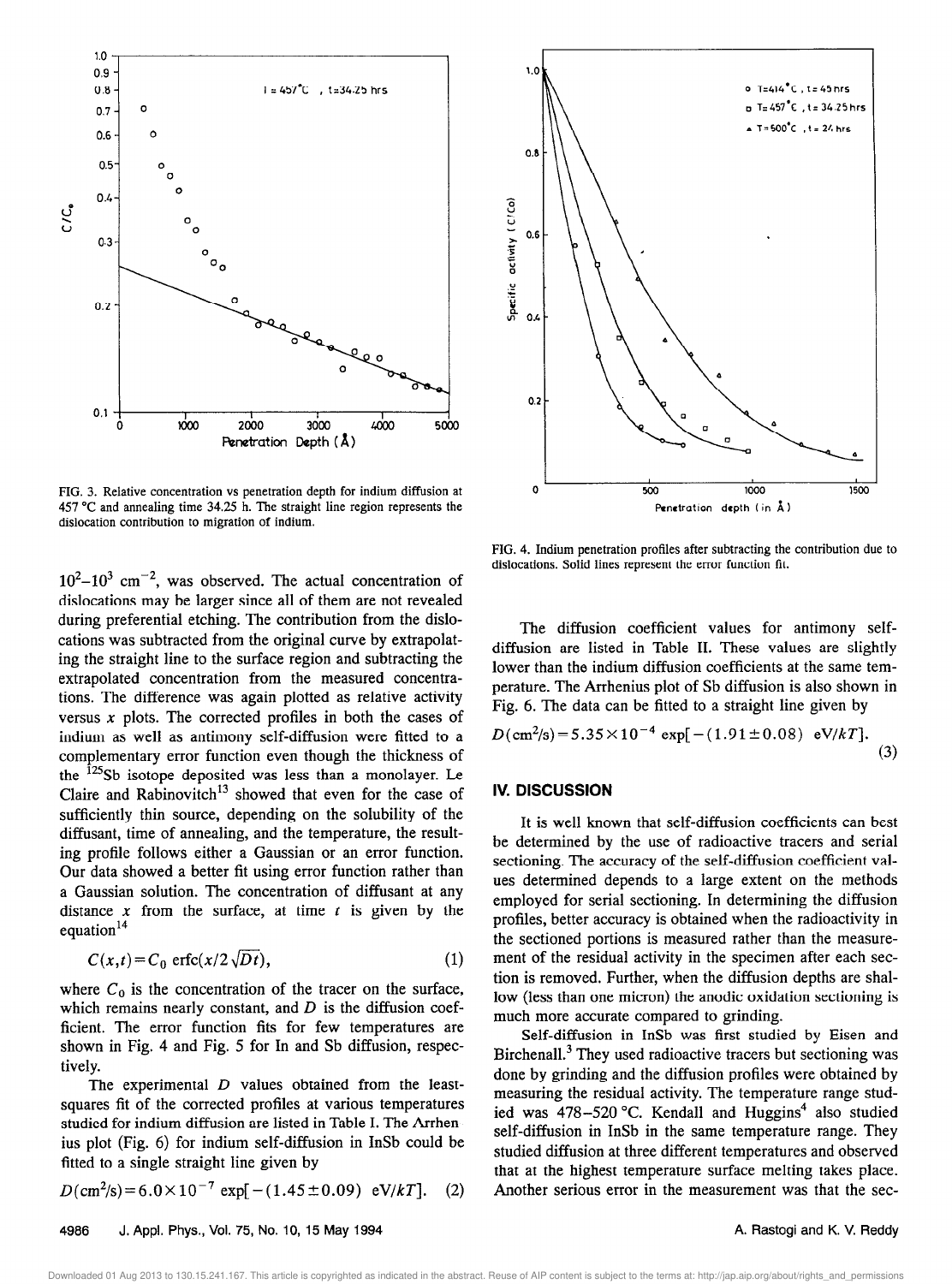

FIG. 5. Antimony penetration profiles after subtracting the contribution due to dislocations. Solid lines represent the error function fit.

tions ground off each time were of the same order as  $\sqrt{Dt}$ , where  $D$  is the diffusion coefficient and  $t$  is the time of anneal.

Siethoff<sup>5</sup> analyzed the plastic deformation data of Schafer *et al.*<sup>15</sup> in the temperature range  $280-510$  °C. The selfdiffusion parameter was evaluated using the equation

$$
\left(\frac{\tau_{iii}}{G}\right)^n = \left(\frac{kT\dot{a}_{iii}}{AD_0Gb}\right) \exp \frac{Q_{sd}}{kT},
$$
\n(4)

TABLE I. Temperature dependence of self-diffusion coefficient for  $In^{114m}$  TABLE II. Temperature dependence of self-diffusion coefficients for Sb<sup>125</sup> in InSb crystals. **in InSb crystals**.

1 414 45.0  $1.5\pm0.1$  $\begin{array}{cccc} 2 & 435 & 30.0 & 3.6 \pm 0.3 \\ 3 & 449 & 27.0 & 4.8 \pm 0.4 \end{array}$  $\begin{array}{cccc} 3 & 449 & 27.0 & 4.8 \pm 0.4 \\ 4 & 457 & 34.25 & 5.6 \pm 0.4 \end{array}$ 

5 477 24.0 8.9 $\pm$  0.7 6 500 24.0 24.3 $\pm$ 1.9

Temperature Time of anneal  $(^{\circ}C)$  (h)



FIG. 6. Arrhenius plots for indium and antimony self-diffusion in InSb single crystals.

where  $\tau_{iii}$  is shear stress, G is shear modulus,  $\dot{a}_{iii}$  is strain rate, *n* and *A* are constants given by the relation  $n=3.0$ +0.31 log A, b is Burgers vector,  $k$  is Boltzmann constant,  $D_0$  is self-diffusion pre-exponential factor, and  $Q_{sd}$  is the activation energy. The self-diffusion activation energy obtained using this formula was 1.5 eV. It is not very clear if this activation energy corresponds to In migration or Sb migration.

| S. No. | Temperature<br>(°C) | Time of anneal<br>(h) | Diffusion<br>coefficients<br>$D(10^{17})$ cm <sup>2</sup> /s |
|--------|---------------------|-----------------------|--------------------------------------------------------------|
|        | 408                 | 72.0                  | $0.39 \pm 0.03$                                              |
| 2      | 418                 | 72.2                  | $1.2 \pm 0.1$                                                |
| 3      | 436                 | 72.0                  | $1.5 \pm 0.1$                                                |
| 4      | 455                 | 46.0                  | $3.2 \pm 0.3$                                                |
| 5      | 467                 | 24.0                  | $5.3 \pm 0.4$                                                |
| 6      | 479                 | 24.0                  | $8.7 + 0.7$                                                  |

#### J. Appl. Phys., Vol. 75, No. 10, 15 May 1994 **A. A. Rastogi and K. V. Reddy** 4987

S. No.

Downloaded 01 Aug 2013 to 130.15.241.167. This article is copyrighted as indicated in the abstract. Reuse of AIP content is subject to the terms at: http://jap.aip.org/about/rights\_and\_permissions

Diffusion coefficients  $D(10^{17})$  cm<sup>2</sup>/s

 $5.6 \pm 0.4$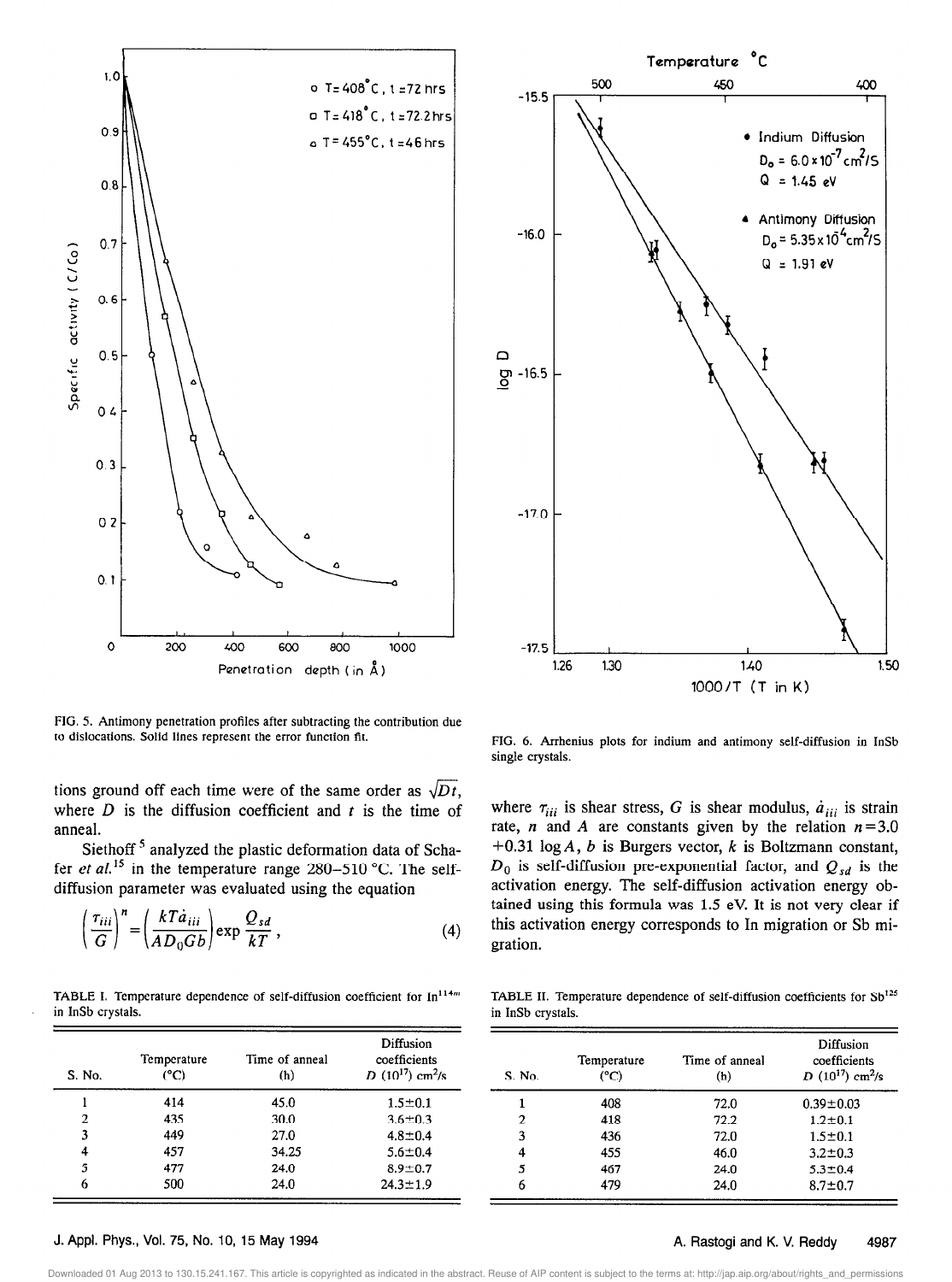TABLE III. Self-diffusion in InSb crystals (experimental data).

| S. No. | Authors                 | Technique               | Temp.<br>range (°C) Diffusant |    | $D_{0}$<br>$\text{(cm}^2\text{/s)}$ | Q<br>(eV) |
|--------|-------------------------|-------------------------|-------------------------------|----|-------------------------------------|-----------|
|        | Eisen and               | Radiotracer             | 478-520                       | In | $5 \times 10^{-2}$                  | 1.82      |
|        | Birchenall <sup>a</sup> |                         |                               | Sb | $5 \times 10^{-2}$                  | 1.94      |
| 2      |                         | Kendall and Radiotracer | 475–517                       | In | $1.8 \times 10^{13}$                | 4.3       |
|        | Huggins <sup>b</sup>    |                         |                               | Sb | $3.1 \times 10^{13}$                | 4.3       |
| 3      | Present                 | Radiotracer             | 414-500                       | In | $6\times10^{-7}$                    | 1.45      |
|        | work                    |                         | $408 - 479$                   | Sh | $5.35 \times 10^{-4}$               | 191       |

%ee Ref. 3.

bSee Ref. 4.

The experimental data already published together with the present work are summarized in Table III. The Arrhenius plots for In self-diffusion and Sb self-diffusion are plotted in Figs. 7 and 8 respectively for comparison.

It may be noted that the temperature range in the present work is almost twice that of the other two measurements.<sup>3,4</sup> However, the present measurements are restricted to temperatures below 500 "C. At temperatures above 500 "C, we observed noticeable damage to the surface, thus conforming to the observations of Kendall and Huggins.<sup>4</sup> In view of the shallow depths of diffusion profiles it is not advisable to analyze the diffusion profiles on surface damaged samples. The lower-temperature range in the present study could be extended mainly because anodic oxidation sectioning was



FIG. 7. Comparison of In self-diffusion data of the present work with the previously reported data.



FIG. 8. Comparison of Sb self-diffusion data of the present work with the previously reported data.

employed instead of grinding. By this method, D values down to  $10^{-17}$  cm<sup>2</sup>/s could be determined accurately. It is worth mentioning that the present study has yielded most reliable data on self-diffusion of In and Sb in InSb single crystals.

The activation energy for self-diffusion of In in InSb crystals was estimated to be 1.45 eV in the present work. Eisen and Birchenall<sup>3</sup> obtained a value of  $1.82$  eV while Kendall and Huggins<sup>4</sup> reported a value of 4.3 eV. It may be noted that in the latter case the experiment was done only at three temperatures and according to the authors' own observation the crystal surface was damaged during annealing at higher temperatures. The actual value of the diffusion coefficient measured by Kendall and Huggins at the lowest of the three temperatures is close to the value obtained in the present work (Fig. 7). This is understandable as in the analysis of diffusion profiles the contribution from dislocations was subtracted in both cases. The data of Eisen and Birchenall is about two orders of magnitude higher as they have not subtracted the dislocation contribution.

Copper diffusion in InSb crystals was studied by Stocker.<sup>16</sup> By careful measurements it was shown that the diffusion coefficient is independent of dislocation concentration in crystals with dislocation density less than  $10<sup>3</sup>$ . For crystals with a dislocation density greater then  $10<sup>3</sup>$ , the diffusion coefficient increases steeply together with an increase in the density of dislocations. This could also be one of the possibilities for the high values of diffusion coefficient (Fig. 7) obtained by Eisen and Birchenall.<sup>3</sup>

130.15.241.167. This article is copyrighted as indicated in the abstract. Reuse of AIP content is subject to the terms at: http://jap.aip.org/about/rights\_and\_permissions